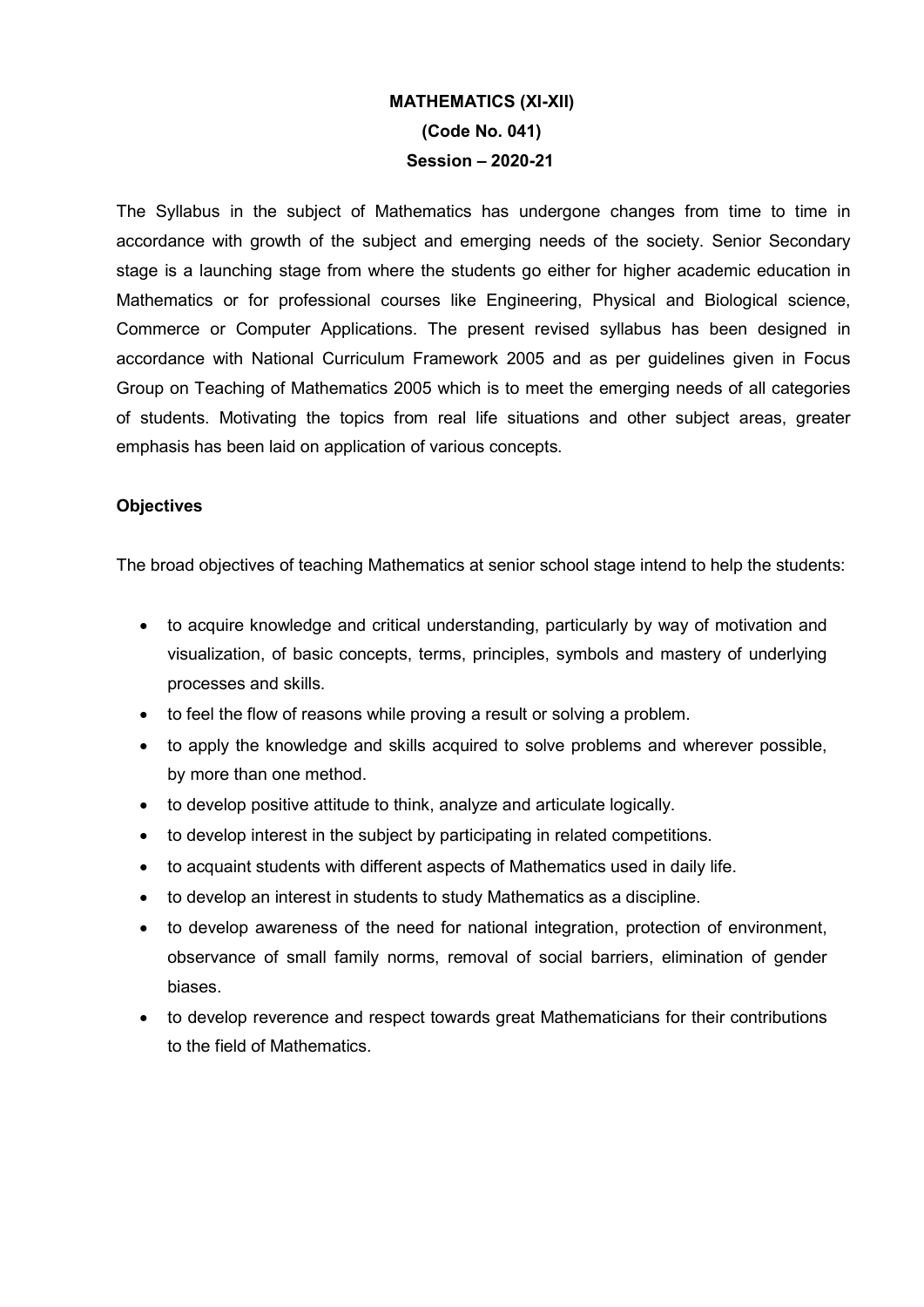# COURSE STRUCTURE CLASS XI (2020-21)

## One Paper **The Paper Cone Paper Cone Paper** Total Period–240 [35 Minutes Each]

| No.             | <b>Units</b>                      | <b>No. of Periods</b> | <b>Marks</b> |
|-----------------|-----------------------------------|-----------------------|--------------|
| ι.              | <b>Sets and Functions</b>         | 60                    | 23           |
| $\mathbf{II}$ . | Algebra                           | 70                    | 30           |
| III.            | <b>Coordinate Geometry</b>        | 40                    | 10           |
| IV.             | Calculus                          | 30                    | 05           |
| V.              | <b>Mathematical Reasoning</b>     | 10                    | 02           |
| VI.             | <b>Statistics and Probability</b> | 30                    | 10           |
|                 | Total                             | 240                   | 80           |
|                 | <b>Internal Assessment</b>        |                       | 20           |

\*No chapter/unit-wise weightage. Care to be taken to cover all the chapters.

## Unit-I: Sets and Functions

## 1. Sets (20) Periods

# Sets and their representations.Empty set.Finite and Infinite sets.Equal sets.Subsets.Subsets of a set of real numbers especially intervals (with notations). Power set. Universal set. Venn diagrams. Union and Intersection of sets.Difference of sets. Complement of a set. Properties of Complement.

## 2. Relations & Functions (20) Periods

# Ordered pairs.Cartesian product of sets.Number of elements in the Cartesian product of two finite sets.Cartesian product of the set of reals with itself (upto R x R x R).Definition of relation, pictorial diagrams, domain, co-domain and range of a relation. Function as a special type of relation. Pictorial representation of a function, domain, co-domain and range of a function. Real valued functions, domain and range of these functions, constant, identity, polynomial, rational, modulus, signum, exponential, logarithmic and greatest integer functions, with their graphs. Sum, difference, product and quotients of functions.

Three Hours **Max Marks: 80**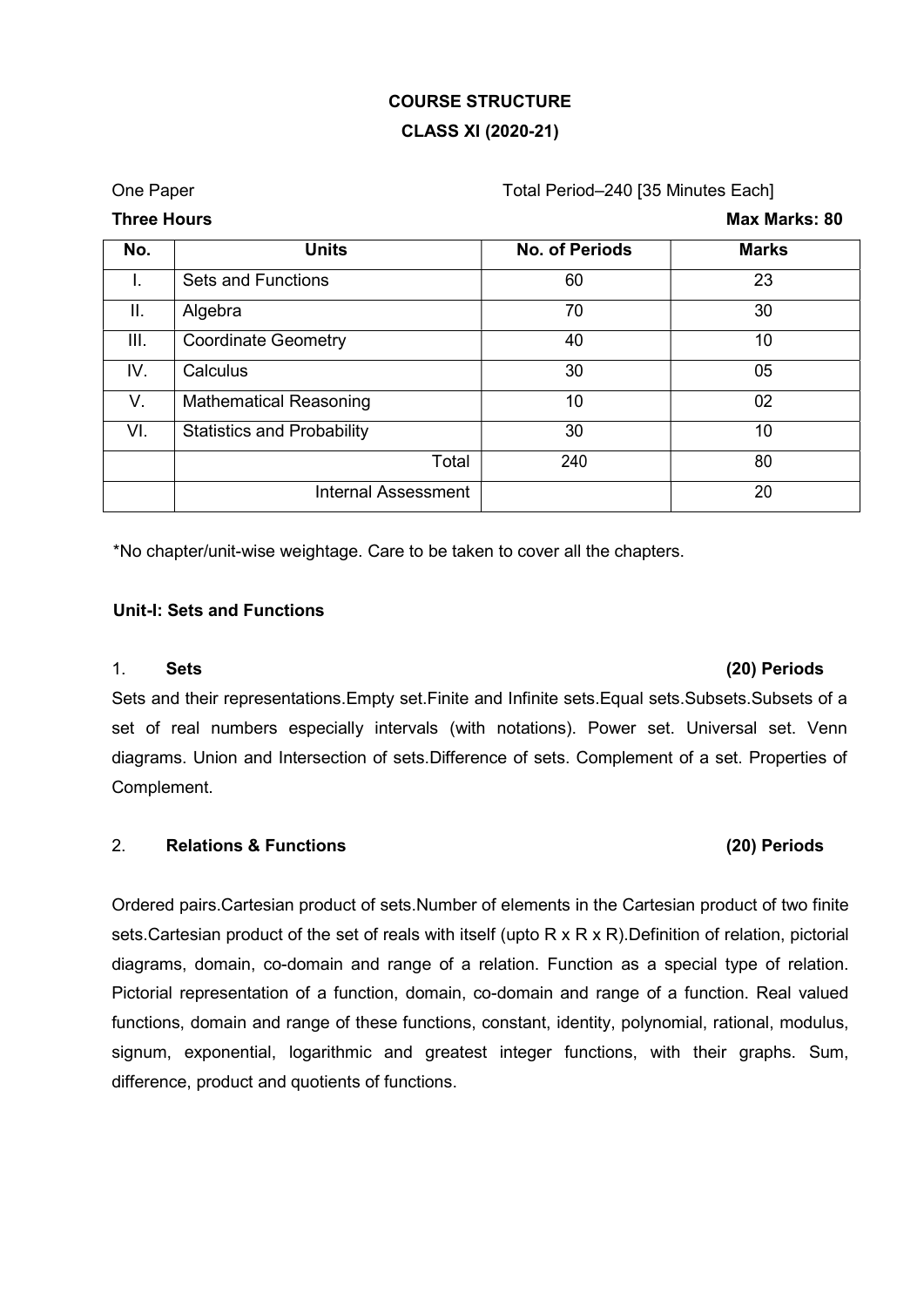## 3. Trigonometric Functions (20) Periods

Positive and negative angles.Measuring angles in radians and in degrees and conversion from one measure to another.Definition of trigonometric functions with the help of unit circle. Truth of the identity  $sin2x + cos2x = 1$ , for all x. Signs of trigonometric functions. Domain and range of trigonometric functions and their graphs. Expressing sin  $(x \pm y)$  and cos  $(x \pm y)$  in terms of sinx, siny, cosx&cosy and their simple applications. Deducing identities like the following:

$$
\tan(x \pm y) = \frac{\tan x \pm \tan y}{1 \mp \tan x \tan y}, \cot(x \pm y) = \frac{\cot x \cot y \mp 1}{\cot y \pm \cot x}
$$
  
\n
$$
\sin \alpha \pm \sin \beta = 2\sin \frac{1}{2} (\alpha \pm \beta) \cos \frac{1}{2} (\alpha \mp \beta)
$$
  
\n
$$
\cos \alpha + \cos \beta = 2\cos \frac{1}{2} (\alpha + \beta) \cos \frac{1}{2} (\alpha - \beta)
$$
  
\n
$$
\cos \alpha - \cos \beta = -2\sin \frac{1}{2} (\alpha + \beta) \sin \frac{1}{2} (\alpha - \beta)
$$

Identities related to sin2x, cos2x, tan2 x, sin3x, cos3x and tan3x. General solution of trigonometric equations of the type siny = sina,  $cosy = cosa$  and tany = tana.

## Unit-II: Algebra

## 1. Principle of Mathematical Induction (10) Periods

Process of the proof by induction, motivating the application of the method by looking at natural numbers as the least inductive subset of real numbers.The principle of mathematical induction and simple applications.

## 2. Complex Numbers and Quadratic Equations (15) Periods

Need for complex numbers, especially $\sqrt{-1}$ , to be motivated by inability to solve some of the quardratic equations. Algebraic properties of complex numbers.Argand plane and polar representation of complex numbers.Statement of Fundamental Theorem of Algebra, solution of quadratic equations (with real coefficients) in the complex number system.Square root of a complex number.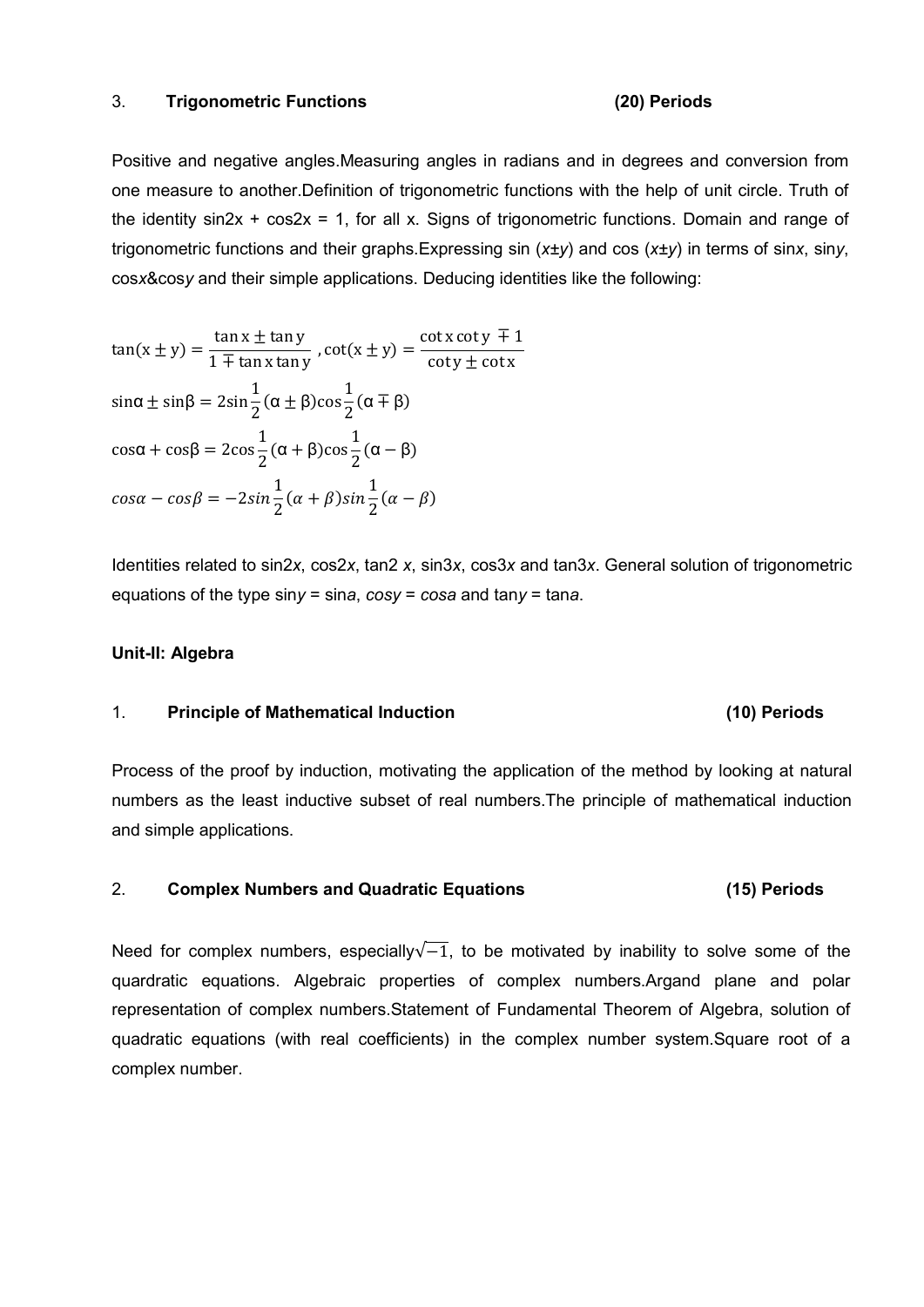## 3. Linear Inequalities (15) Periods

Linear inequalities.Algebraic solutions of linear inequalities in one variable and their representation on the number line.Graphical solution of linear inequalities in two variables.Graphical method of finding a solution of system of linear inequalities in two variables.

## 4. Permutations and Combinations (10) Periods

Fundamental principle of counting. Factorial  $n$ . (n!) Permutations and combinations, derivation ofFormulae forn $n_{\rm n}$  and  $n_{\rm c}$  and their connections, simple applications.

## 5. Binomial Theorem (10) Periods

Historical perspective, statement and proof of the binomial theorem for positive integral indices.Pascal's triangle, General and middle term in binomial expansion, simple applications.

## 6. Sequence and Series (10) Periods

Sequence and Series. Arithmetic Progression (A. P.). Arithmetic Mean (A.M.) Geometric Progression (G.P.), general term of a G.P., sum of  $n$  terms of a G.P., infinite G.P. and its sum, geometric mean (G.M.), relation between A.M. and G.M. Formulae for the following special sums.

Unit-III: Coordinate Geometry

## 1. Straight Lines (10) Periods

Brief recall of two dimensional geometry from earlier classes. Shifting of origin. Slope of a line and angle between two lines. Various forms of equations of a line: parallel to axis, point -slope form, slope-intercept form, two-point form, intercept form and normal form. General equation of a line.Equation of family of lines passing through the point of intersection of two lines.Distance of a point from a line.

## $\sum k$ ୬  $k=1$ ,  $\left\langle k^2 \text{ and } k^3 \right\rangle$ ୬  $k=1$ ୬  $k=1$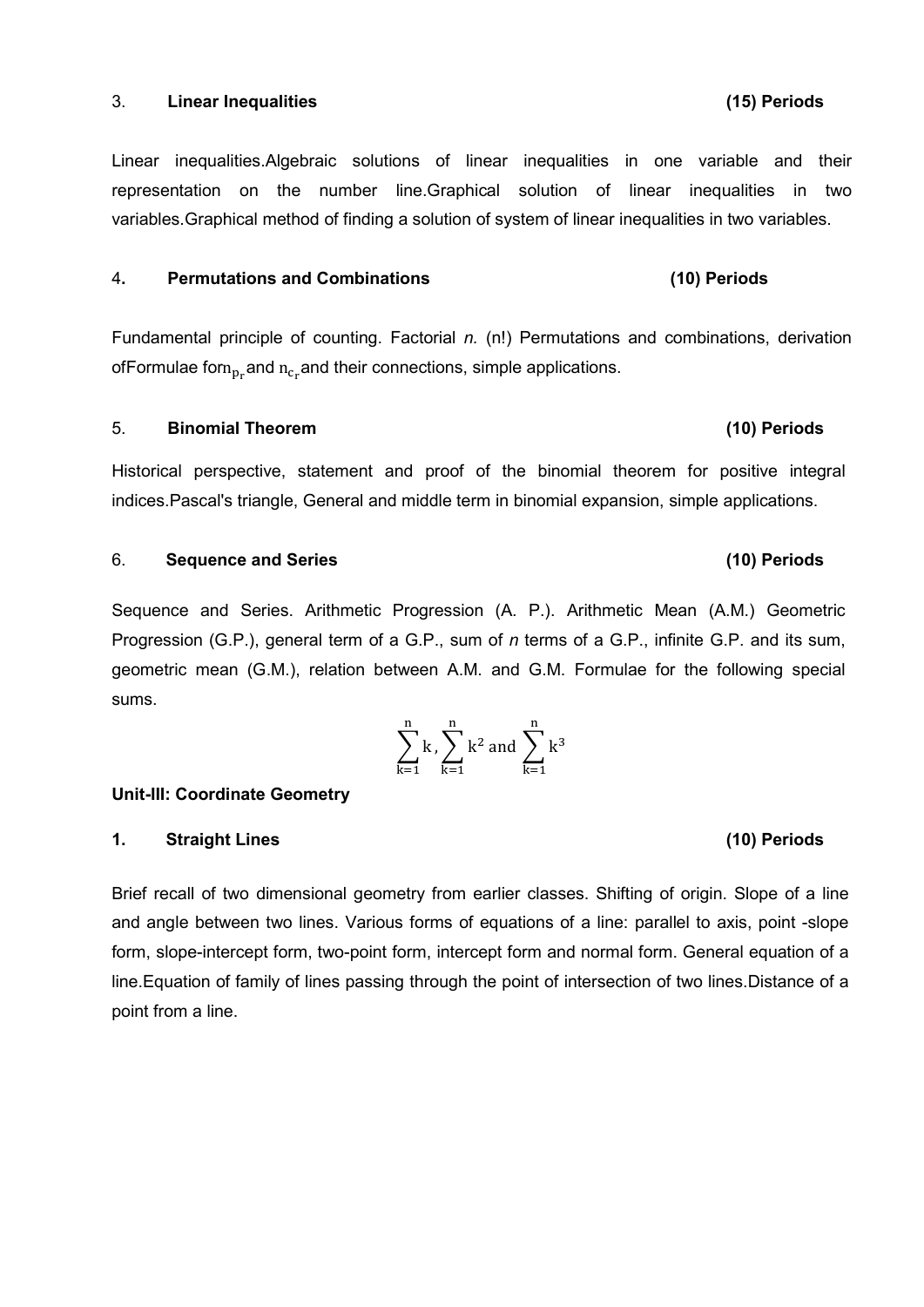## 2. Conic Sections (20) Periods

Sections of a cone: circles, ellipse, parabola, hyperbola, a point, a straight line and a pair of intersecting lines as a degenerated case of a conic section. Standard equations and simple properties of parabola, ellipse and hyperbola.Standard equation of a circle.

## 3. Introduction to Three-dimensional Geometry (10) Periods

Coordinate axes and coordinate planes in three dimensions. Coordinates of a point. Distance between two points and section formula.

## Unit-IV: Calculus

## 1. Limits and Derivatives (30) Periods

Derivative introduced as rate of change both as that of distance function and geometrically.Intuitive idea of limit.Limits of polynomials and rational functions trigonometric, exponential and logarithmic functions.Definition of derivative relate it to scope of tangent of the curve, derivative of sum, difference, product and quotient of functions. Derivatives of polynomial and trigonometric functions.

## Unit-V: Mathematical Reasoning

## 1. Mathematical Reasoning (10) Periods

Mathematically acceptable statements. Connecting words/ phrases - consolidating the understanding of "if and only if (necessary and sufficient) condition", "implies", "and/or", "implied by", "and", "or", "there exists" and their use through variety of examples related to real life and Mathema tics. Validating the statements involving the connecting words, difference among contradiction, converse and contrapositive.

## Unit-VI: Statistics and Probability

## 1. Statistics (15) Periods

Measures of Dispersion: Range, Mean deviation, variance and standard deviation of ungrouped/grouped data. Analysis of frequency distributions with equal means but different variances.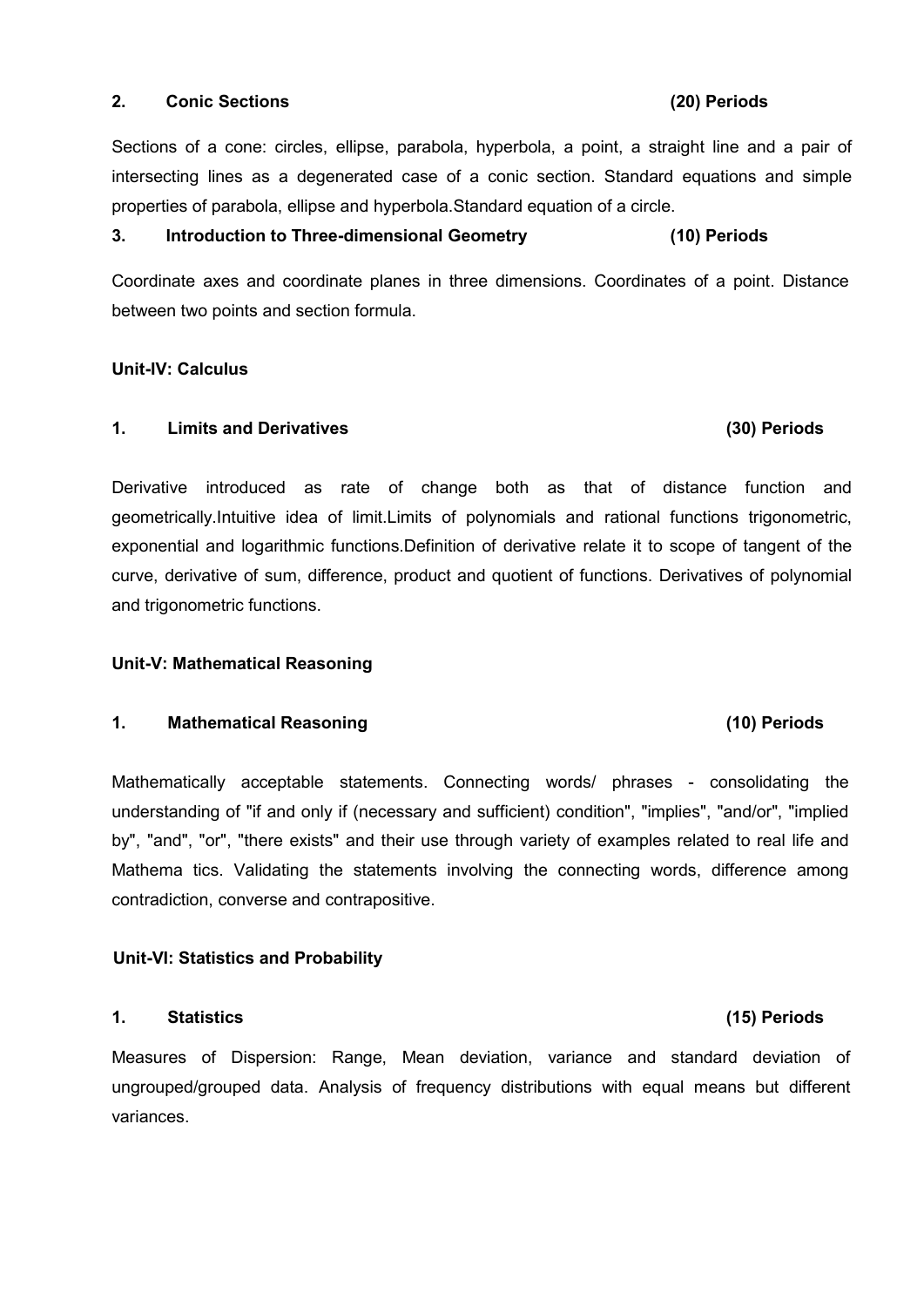## 2. Probability (15) Periods

Random experiments; outcomes, sample spaces (set representation). Events; occurrence of events, 'not', 'and' and 'or' events, exhaustive events, mutually exclusive events, Axiomatic (set theoretic) probability, connections with other theories of earlier classes. Probability of an event, probability of 'not', 'and' and 'or' events.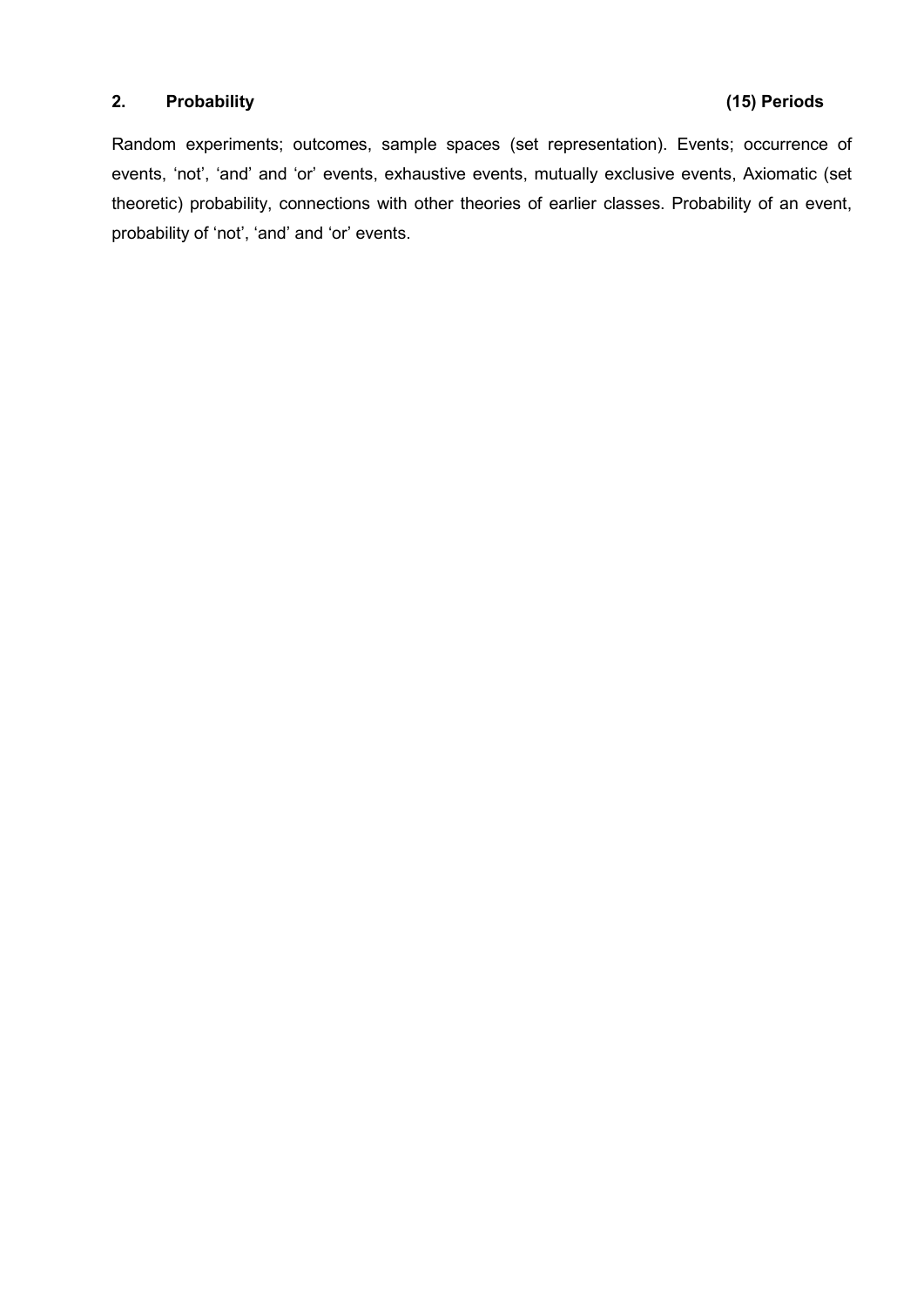# MATHEMATICS QUESTION PAPER DESIGN CLASS – XI (2020-21)

## Time : 3 Hours Max. Marks: 80

| S.<br>No.      | <b>Typology of Questions</b>                                                                                                                                                                                                                                                                              | Total<br><b>Marks</b> | %<br>Weight<br>age |
|----------------|-----------------------------------------------------------------------------------------------------------------------------------------------------------------------------------------------------------------------------------------------------------------------------------------------------------|-----------------------|--------------------|
| 1              | <b>Remembering:</b> Exhibit memory of previously learned material by<br>recalling facts, terms, basic concepts, and answers.<br><b>Understanding:</b> Demonstrate understanding of facts and ideas by<br>organizing, comparing, translating, interpreting, giving descriptions,<br>and stating main ideas | 44                    | 55                 |
| $\overline{2}$ | <b>Applying:</b> Solve problems to new situations by applying acquired<br>knowledge, facts, techniques and rules in a different way.                                                                                                                                                                      | 20                    | 25                 |
| 3              | Analysing:<br>Examine and break information into parts by identifying motives<br>or causes. Make inferences and find evidence to support<br>generalizations                                                                                                                                               |                       |                    |
|                | Evaluating:<br>Present and defend opinions by making judgments about<br>16<br>information, validity of ideas, or quality of work based on a set of<br>criteria.                                                                                                                                           |                       | 20                 |
|                | Creating:<br>Compile information together in a different way by combining<br>elements in a new pattern or proposing alternative solutions                                                                                                                                                                 |                       |                    |
|                | <b>Total</b>                                                                                                                                                                                                                                                                                              | 80                    | 100                |

- 1. No chapter wise weightage. Care to be taken to cover all the chapters
- 2. Suitable internal variations may be made for generating various templates keeping the overall weightage to different form of questions and typology of questions same.

## Choice(s):

There will be no overall choice in the question paper.

However, 33% internal choices will be given in all the sections

| <b>INTERNAL ASSESSMENT</b>                       | <b>20 MARKS</b> |
|--------------------------------------------------|-----------------|
| Periodic Tests (Best 2 out of 3 tests conducted) | 10 Marks        |
| <b>Mathematics Activities</b>                    | 10 Marks        |

Note: Please refer the guidelines given under XII Mathematics Syllabus: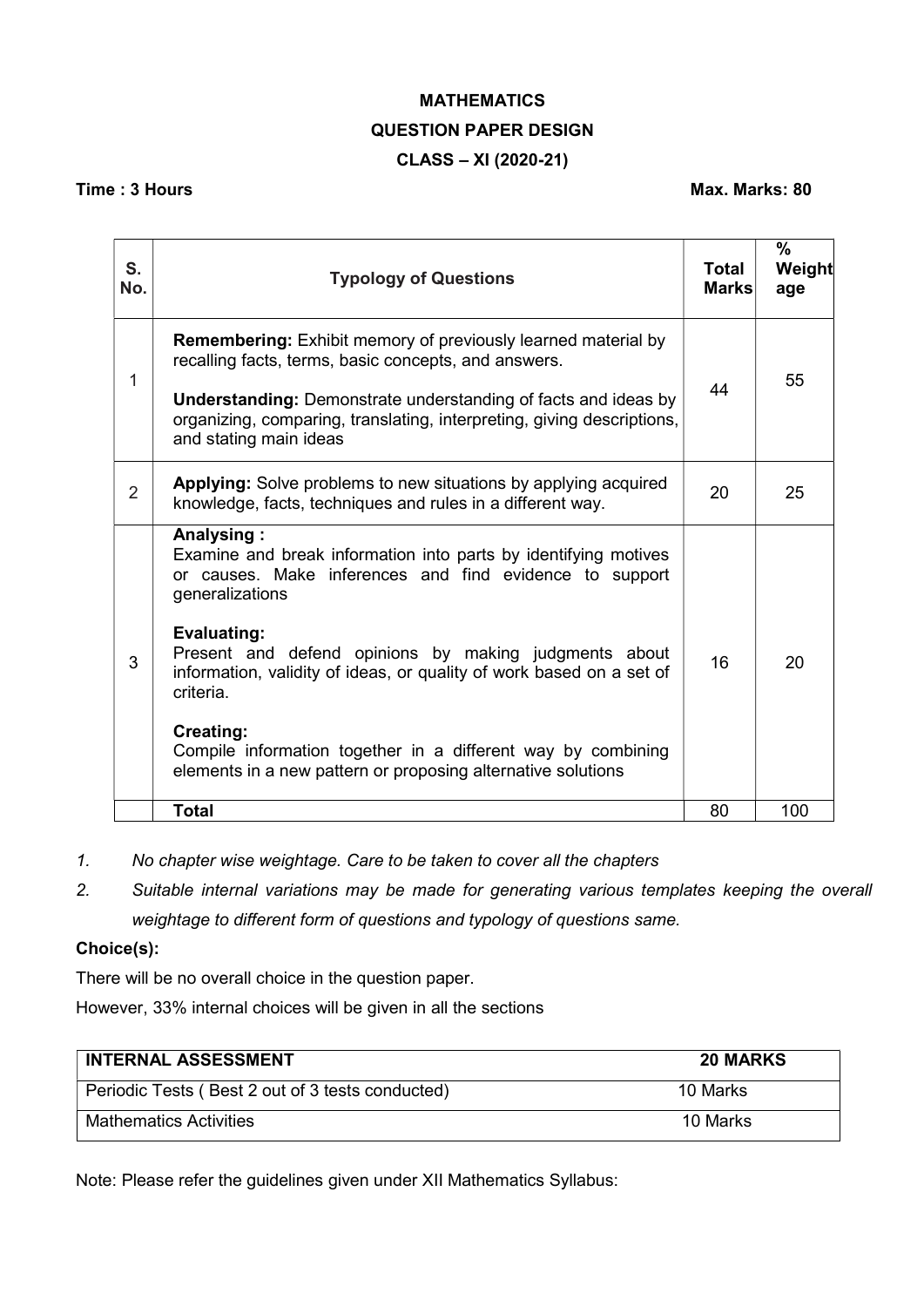## CLASS-XII (2020-21)

# No. No. No. 2010 No. 2010 No. of Periods Marks I. Relations and Functions and Superior Contract in the Contract of the Contract of the Contract of the Contract of the Contract of the Contract of the Contract of the Contract of the Contract of the Contract of the Contra II.  $\begin{vmatrix} \text{Algebra} \end{vmatrix}$  50  $\begin{vmatrix} 10 & 10 \end{vmatrix}$  50  $\begin{vmatrix} 10 & 10 \end{vmatrix}$ III.  $\begin{array}{|c|c|c|c|c|}\n\hline\n&35\end{array}$ IV. Vectors and Three - Dimensional Geometry 130 14 V. Linear Programming 20 05 VI. Probability  $30$  08 Total  $\begin{array}{|c|c|c|c|}\n\hline\n240&\quad80\n\end{array}$ Internal Assessment 20

## Unit-I: Relations and Functions

## 1. Relations and Functions 15 Periods 15 Periods 15 Periods

Types of relations: reflexive, symmetric, transitive and equivalence relations. One to one andonto functions, composite functions, inverse of a function.

## 2. Inverse Trigonometric Functions 15 Periods

Definition, range, domain, principal value branch. Graphs of inversetrigonometric functionsElementary properties of inverse trigonometricfunctions.

## Unit-II: Algebra

## 1. Matrices 25 Periods

Concept, notation, order, equality, types of matrices, zero and identity matrix, transpose of a matrix, symmetric and skew symmetric matrices. Operation on matrices: Addition and multiplication and multiplication with a scalar. Simple properties of addition, multiplication and scalar multiplication.Non- commutativity of multiplication of matrices and existence of non-zero matrices whose product is the zero matrix (restrict to square matrices of order 2).Concept of elementary row and column operations. Invertible matrices and proof of the uniqueness of inverse, if it exists; (Here all matrices will have real entries).

One Paper Max Marks:80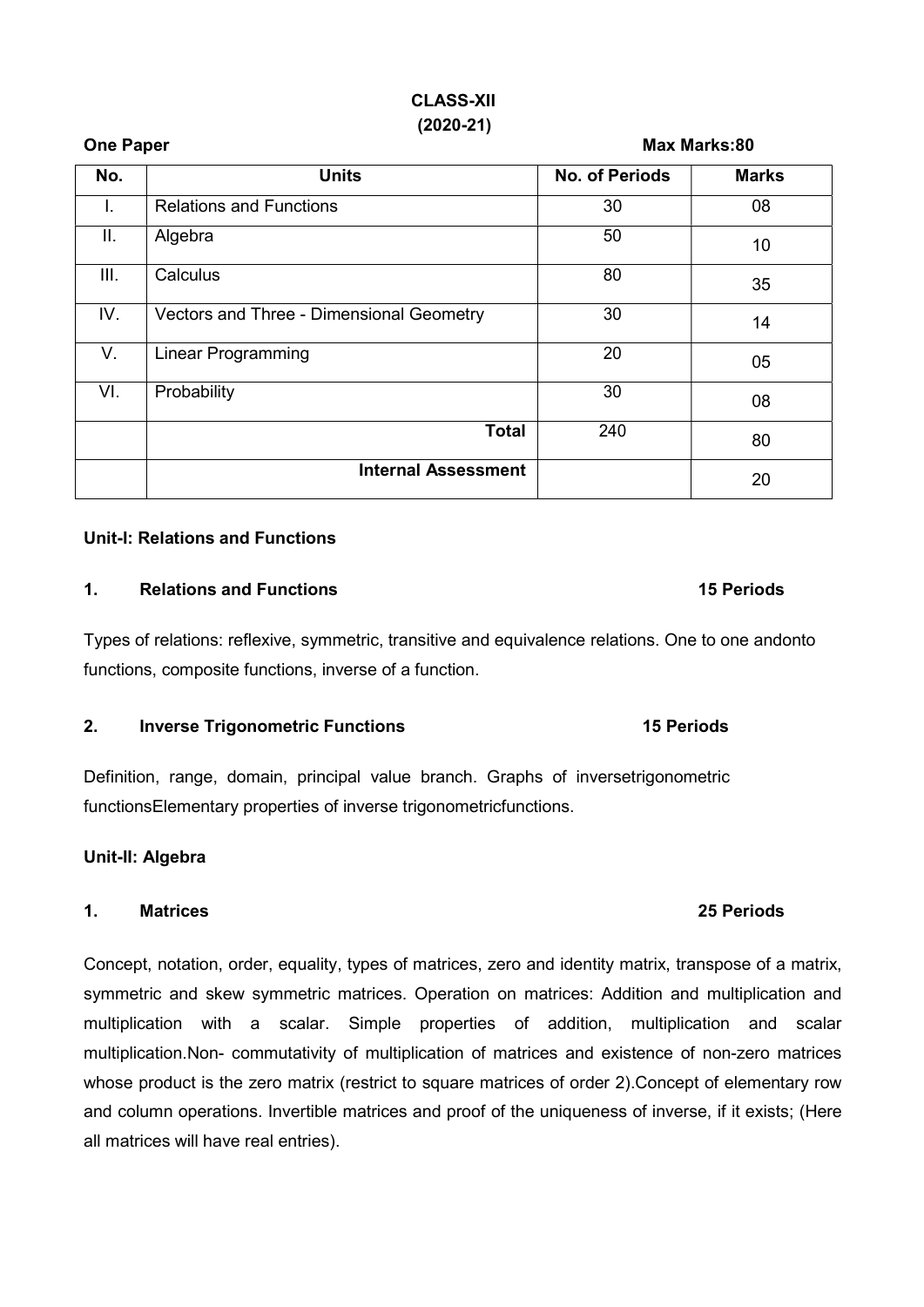## 2. Determinants 25 Periods

Determinant of a square matrix (up to 3 x 3 matrices), properties of determinants, minors, co-factors and applications of determinants in finding the area of a triangle. Adjoint and inverse of a square matrix. Consistency, inconsistency and number of solutions of system of linear equations by examples, solving system of linear equations in two or three variables (having unique solution) using inverse of a matrix.

## Unit-III: Calculus

## 1. Continuity and Differentiability 20 Periods

Continuity and differentiability, derivative of composite functions, chain rule, derivative of inverse trigonometric functions, derivative of implicit functions. Concept of exponential and logarithmic functions.

Derivatives of logarithmic and exponential functions.Logarithmic differentiation, derivative of functions expressed in parametric forms. Second order derivatives. Rolle's and Lagrange's Mean Value Theorems (without proof) and their geometric interpretation.

## 2. Applications of Derivatives 10 Periods

Applications of derivatives: rate of change of bodies, increasing/decreasing functions, tangents and normals, use of derivatives in approximation, maxima and minima (first derivative test motivated geometrically and second derivative test given as a provable tool). Simple problems (that illustrate basic principles and understanding of the subject as well as real-life situations).

## 3. Integrals 20 Periods

Integration as inverse process of differentiation.Integration of a variety of functions by substitution, by partial fractions and by parts, Evaluation of simple integrals of the following types and problems based on them.

$$
\int \frac{dx}{x^2 \pm a^2} \int \frac{dx}{\sqrt{x^2 \pm a^2}}, \int \frac{dx}{\sqrt{a^2 - x^2}}, \int \frac{dx}{ax^2 + bx + c}, \int \frac{dx}{\sqrt{ax^2 + bx + c}}
$$

$$
\int \frac{px + q}{ax^2 + bx + c} dx, \int \frac{px + q}{\sqrt{ax^2 + bx + c}} dx, \int \sqrt{a^2 \pm x^2} dx, \int \sqrt{x^2 - a^2} dx
$$

$$
\int \sqrt{ax^2 + bx + c} dx, \int (px + q) \sqrt{ax^2 + bx + c} dx
$$

Definite integrals as a limit of a sum, Fundamental Theorem of Calculus (without proof).Basic properties of definite integrals and evaluation of definite integrals.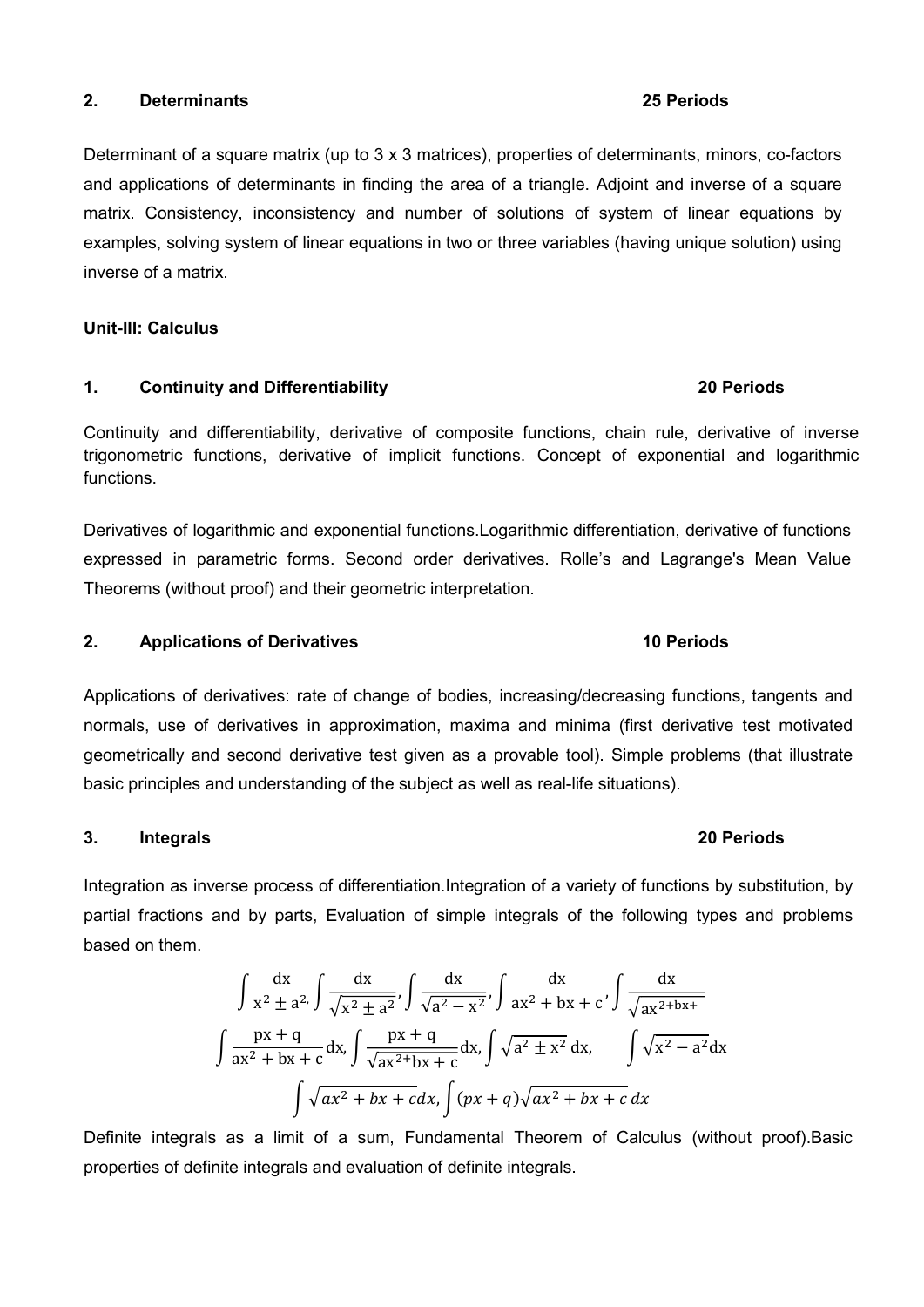## 4. Applications of the Integrals 15 Periods 15 Periods

Applications in finding the area under simple curves, especially lines, circles/ parabolas/ellipses (in standard form only), Area between any of the two above said curves (the region should be clearly identifiable).

## 5. Differential Equations 15 Periods

# Definition, order and degree, general and particular solutions of a differential equation.formation of differential equation whose general solution is given.Solution of differential equations by method of separation of variables, solutions of homogeneous differential equations of first order and first degree. Solutions of linear differential equation of the type:

 $\frac{dy}{dx}$  + py = q, where p and q are functions of x or constants.  $dx$  $\frac{dx}{dy}$  + px = q, where p and q are functions of y or constants.

## Unit-IV: Vectors and Three-Dimensional Geometry

## 1. Vectors 15 Periods

# Vectors and scalars, magnitude and direction of a vector.Direction cosines and direction ratios of a vector. Types of vectors (equal, unit, zero, parallel and collinear vectors), position vector of a point, negative of a vector, components of a vector, addition of vectors, multiplication of a vector by a scalar, position vector of a point dividing a line segment in a given ratio. Definition, Geometrical Interpretation, properties and application of scalar (dot) product of vectors, vector (cross) product of vectors, scalar triple product of vectors.

## 2. Three - dimensional Geometry **15 Periods**

Direction cosines and direction ratios of a line joining two points.Cartesian equation and vector equation of a line, coplanar and skew lines, shortest distance between two lines.Cartesian and vector equation of a plane.Angle between (i) two lines, (ii) two planes, (iii) a line and a plane.Distance of a point from a plane.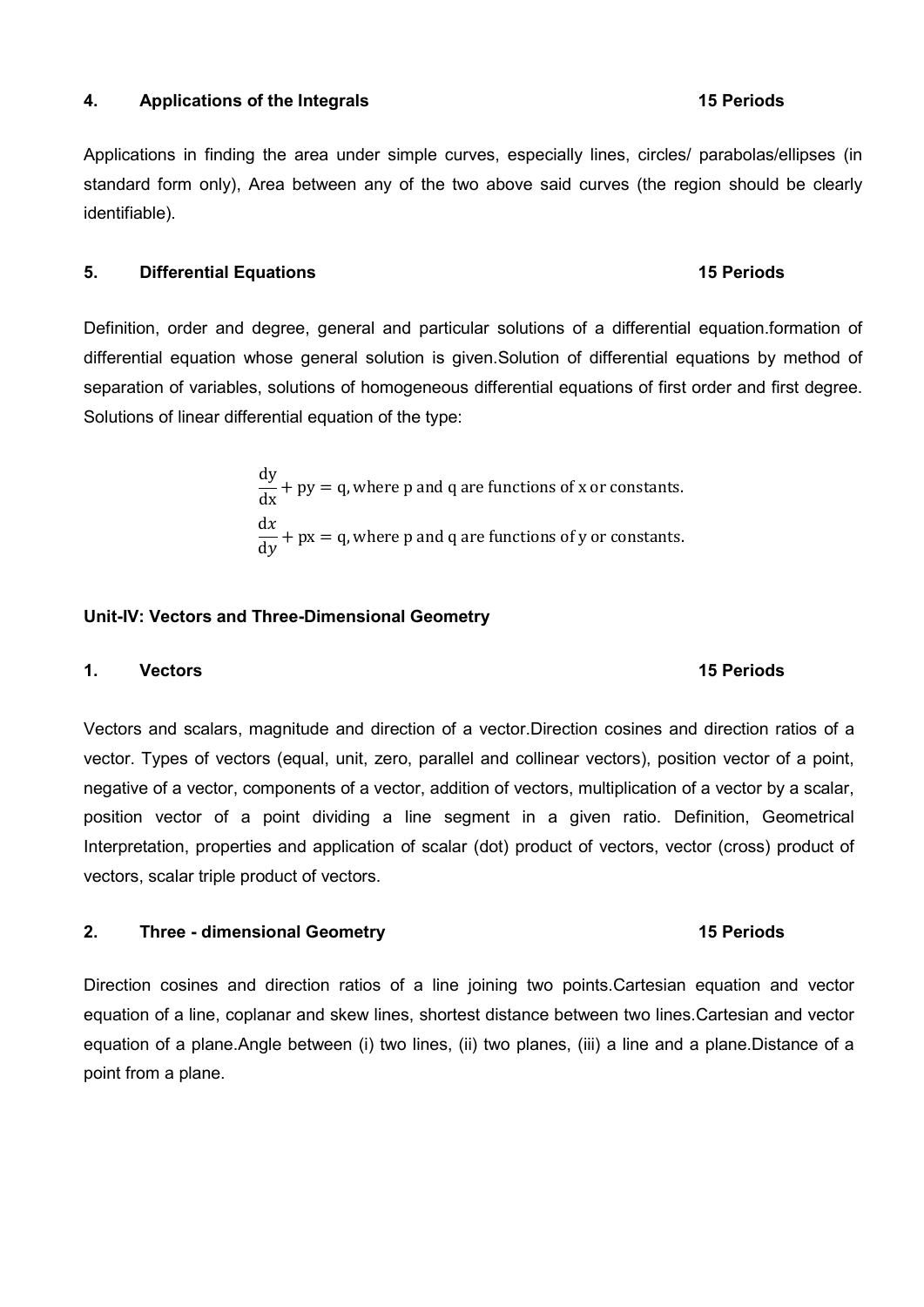## Unit-V: Linear Programming

## 1. Linear Programming **20 Periods**

Introduction, related terminology such as constraints, objective function, optimization, different types of linear programming (L.P.) problems, mathematical formulation of L.P. problems, graphical method of solution for problems in two variables, feasible and infeasible regions (bounded or unbounded), feasible and infeasible solutions, optimal feasible solutions (up to three non-trivial constraints).

## Unit-VI: Probability

## 1. Probability 30 Periods

# Conditional probability, multiplication theorem on probability, independent events, total probability, Bayes' theorem, Random variable and its probability distribution, mean and variance of random variable. Binomial probability distribution.

## Prescribed Books:

- 1) Mathematics Textbook for Class XI, NCERT Publications
- 2) Mathematics Part I Textbook for Class XII, NCERT Publication
- 3) Mathematics Part II Textbook for Class XII, NCERT Publication
- 4) Mathematics Exemplar Problem for Class XI, Published by NCERT
- 5) Mathematics Exemplar Problem for Class XII, Published by NCERT
- 6) Mathematics Lab Manual class XI, published by NCERT
- 7) Mathematics Lab Manual class XII, published by NCERT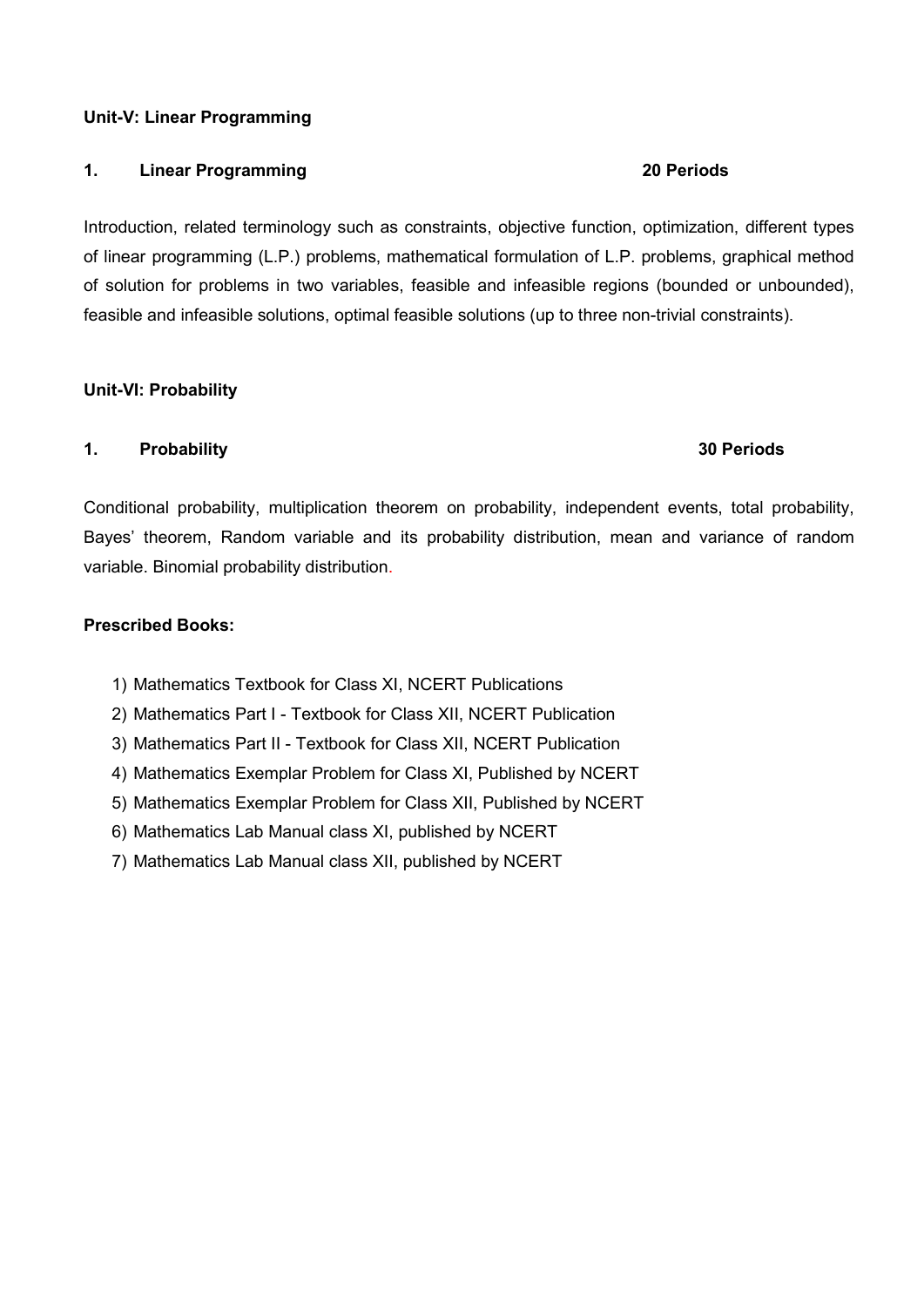# MATHEMATICS (Code No. - 041) QUESTION PAPER DESIGN CLASS - XII

## $(2020 - 21)$

## Time: 3 hours Max. Marks: 80

| S.<br>No. | <b>Typology of Questions</b>                                                                                                                                                                                                                                                                              | Total<br><b>Marks</b> | $\%$<br>Weightage |
|-----------|-----------------------------------------------------------------------------------------------------------------------------------------------------------------------------------------------------------------------------------------------------------------------------------------------------------|-----------------------|-------------------|
| 1         | <b>Remembering:</b> Exhibit memory of previously learned material<br>by recalling facts, terms, basic concepts, and answers.<br><b>Understanding: Demonstrate understanding of facts and</b><br>ideas by organizing, comparing, translating, interpreting, giving<br>descriptions, and stating main ideas | 44                    | 55                |
| 2         | <b>Applying:</b> Solve problems to new situations by applying<br>acquired knowledge, facts, techniques and rules in a different<br>way.                                                                                                                                                                   | 20                    | 25                |
|           | Analysing:<br>Examine and break information into parts by identifying<br>motives or causes. Make inferences and find evidence to<br>support generalizations                                                                                                                                               |                       |                   |
| 3         | <b>Evaluating:</b><br>Present and defend opinions by making judgments about<br>information, validity of ideas, or quality of work based on a set<br>of criteria.                                                                                                                                          | 16                    | 20                |
|           | Creating:<br>Compile information together in a different way by combining<br>elements in a new pattern or proposing alternative solutions                                                                                                                                                                 |                       |                   |
|           | <b>Total</b>                                                                                                                                                                                                                                                                                              | 80                    | 100               |

1. No chapter wise weightage. Care to be taken to cover all the chapters

2. Suitable internal variations may be made for generating various templates keeping the overall weightage to different form of questions and typology of questions same.

## Choice(s):

There will be no overall choice in the question paper.

However, 33% internal choices will be given in all the sections

| <b>INTERNAL ASSESSMENT</b>                       | <b>20 MARKS</b> |
|--------------------------------------------------|-----------------|
| Periodic Tests (Best 2 out of 3 tests conducted) | 10 Marks        |
| Mathematics Activities 10 Marks                  |                 |

Note: For activities NCERT Lab Manual may be referred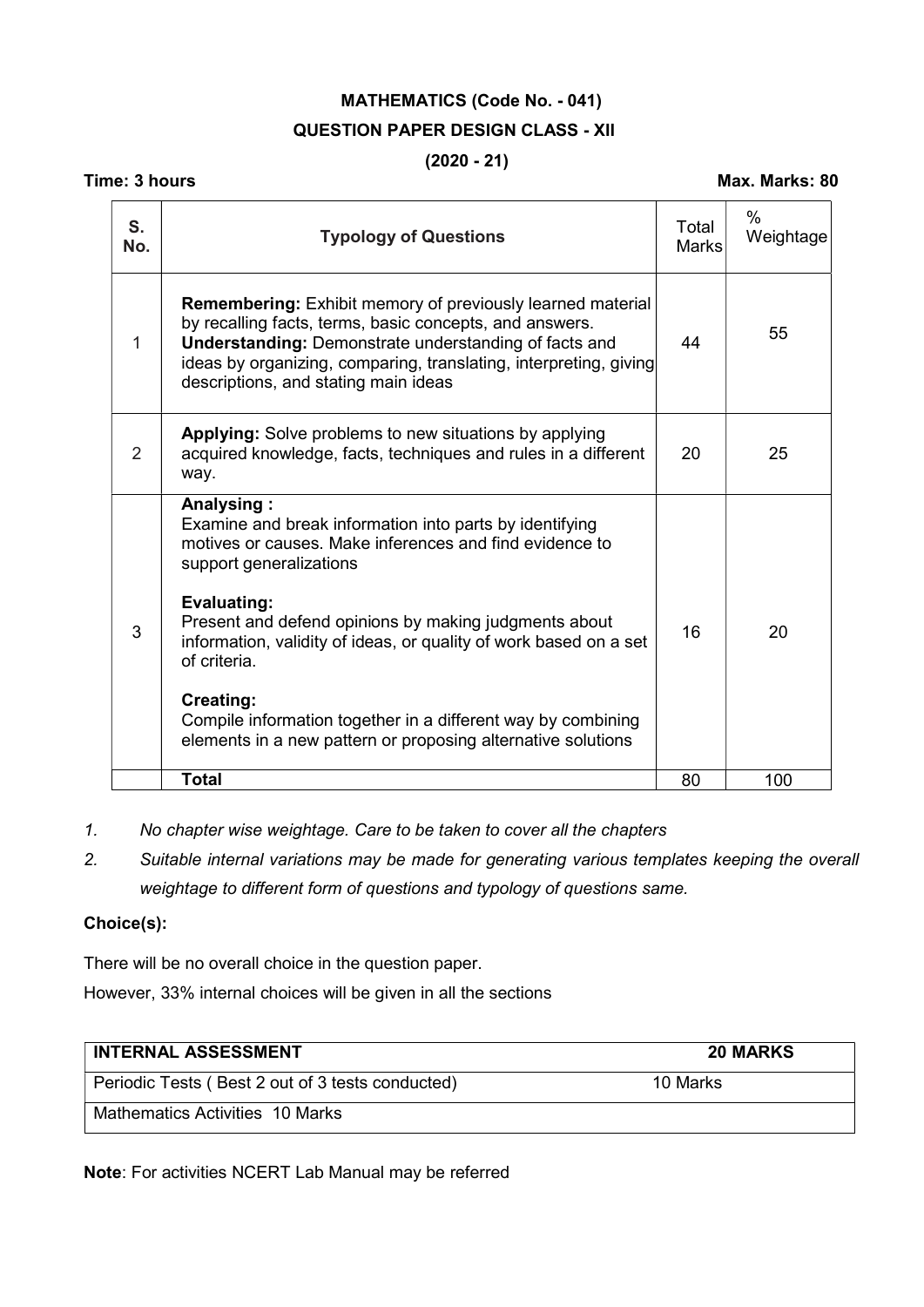Conduct of Periodic Tests:

Periodic Test is a Pen and Paper assessment which is to be conducted by the respective subject teacher. The format of periodic test must have questions items with a balance mix, such as, very short answer (VSA), short answer (SA) and long answer (LA) to effectively assess the knowledge, understanding, application, skills, analysis, evaluation and synthesis. Depending on the nature of subject, the subject teacher will have the liberty of incorporating any other types of questions too. The modalities of the PT are as follows:

- a) Mode: The periodic test is to be taken in the form of pen-papertest.
- b) Schedule: In the entire Academic Year, three Periodic Tests in each subject may be conducted as follows:

| Гest            | Pre Mid-term (PT-I) Mid-Term (PT-II) |          | <b>Post Mid-Term (PT-III)</b> |
|-----------------|--------------------------------------|----------|-------------------------------|
| Tentative Month | July-August                          | November | December-January              |

This is only a suggestive schedule and schools may conduct periodic tests as pertheir convenience. The winter bound schools would develop their own schedule with similar time gaps between two consecutive tests.

- c) Average of Marks: Once schools complete the conduct of all the three periodic tests, they will convert the weightage of each of the three tests into ten marks each for identifying best two tests. The best two will be taken into consideration and the average of the two shall be taken as the final marks for PT.
- d) The school will ensure simple documentation to keep a record of performance as suggested in detail circular no.Acad-05/2017.
- e) Sharing of Feedback/Performance: The students' achievement in each test must be shared with the students and their parents to give them an overview of the levelof learning that has taken place during different periods. Feedback will help parents formulate interventions (conducive ambience, support materials, motivation and moraleboosting) to further enhance learning. A teacher, while sharing the feedback with student or parent, should be empathetic, non- judgmental and motivating. It is recommended that the teacher share best examples/performances of IA with the class to motivate all learners.